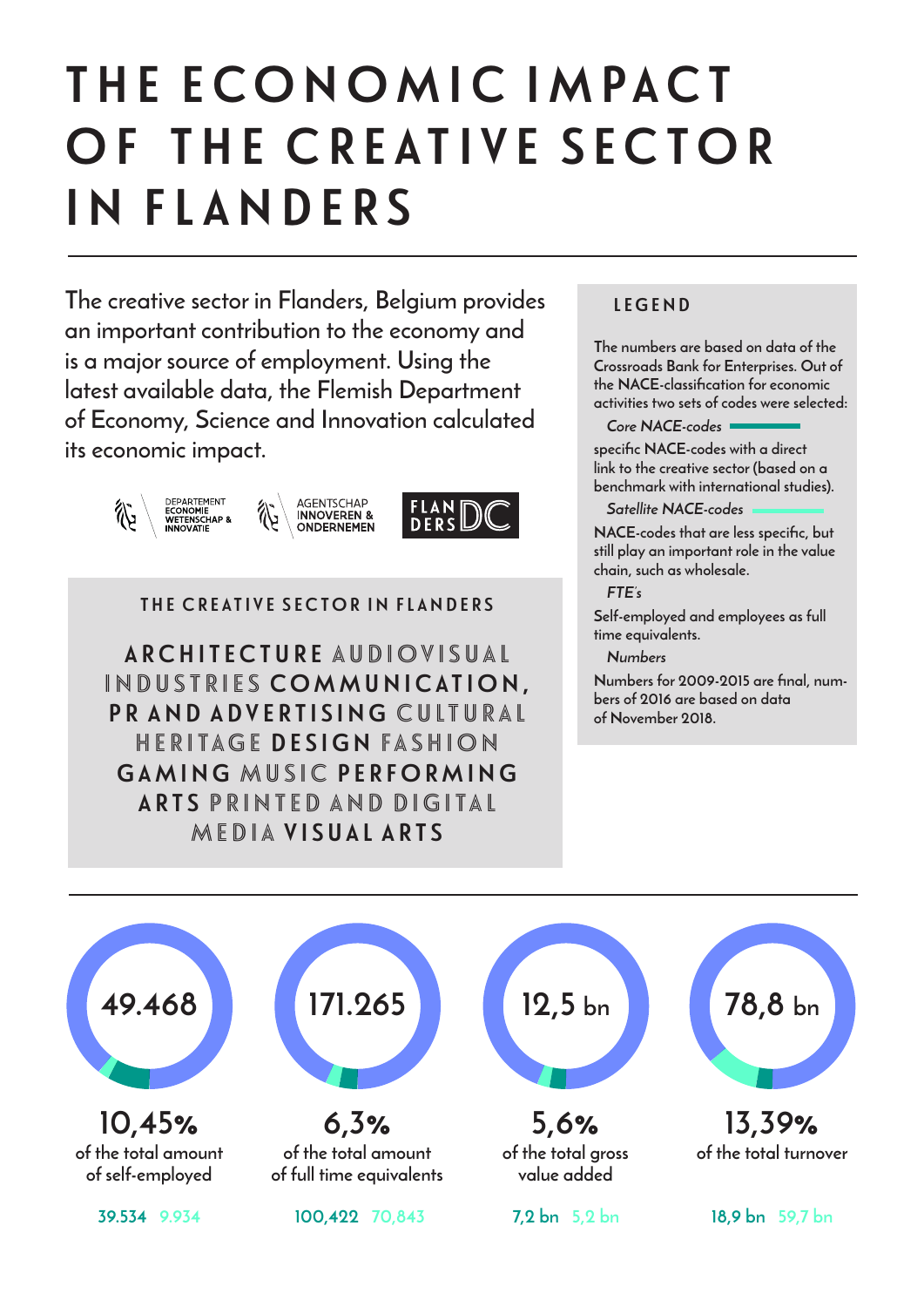## GLOBAL EVOLUTION OF THE CREATIVE SECTOR



**The sector grew in every aspect: between 2009 and the most recent available data (2016) the employment increased with 26%, the gross value added with 42% and the turnover with 53%.**

### ACTUAL OVERVIEW OF EACH SUBSECTOR

**based on the most recent numbers (2016)**



#### FULL TIME EQUIVALENTS

**Full time equivalents have increased most in communications, pr and advertising (+ 9.187 FTE's), followed by design (+ 7.150 FTE's) and architecture (+ 5.184 FTE's). Digital and printed media is the only subsector with a decrease in FTE's (- 1.591 FTE's).**